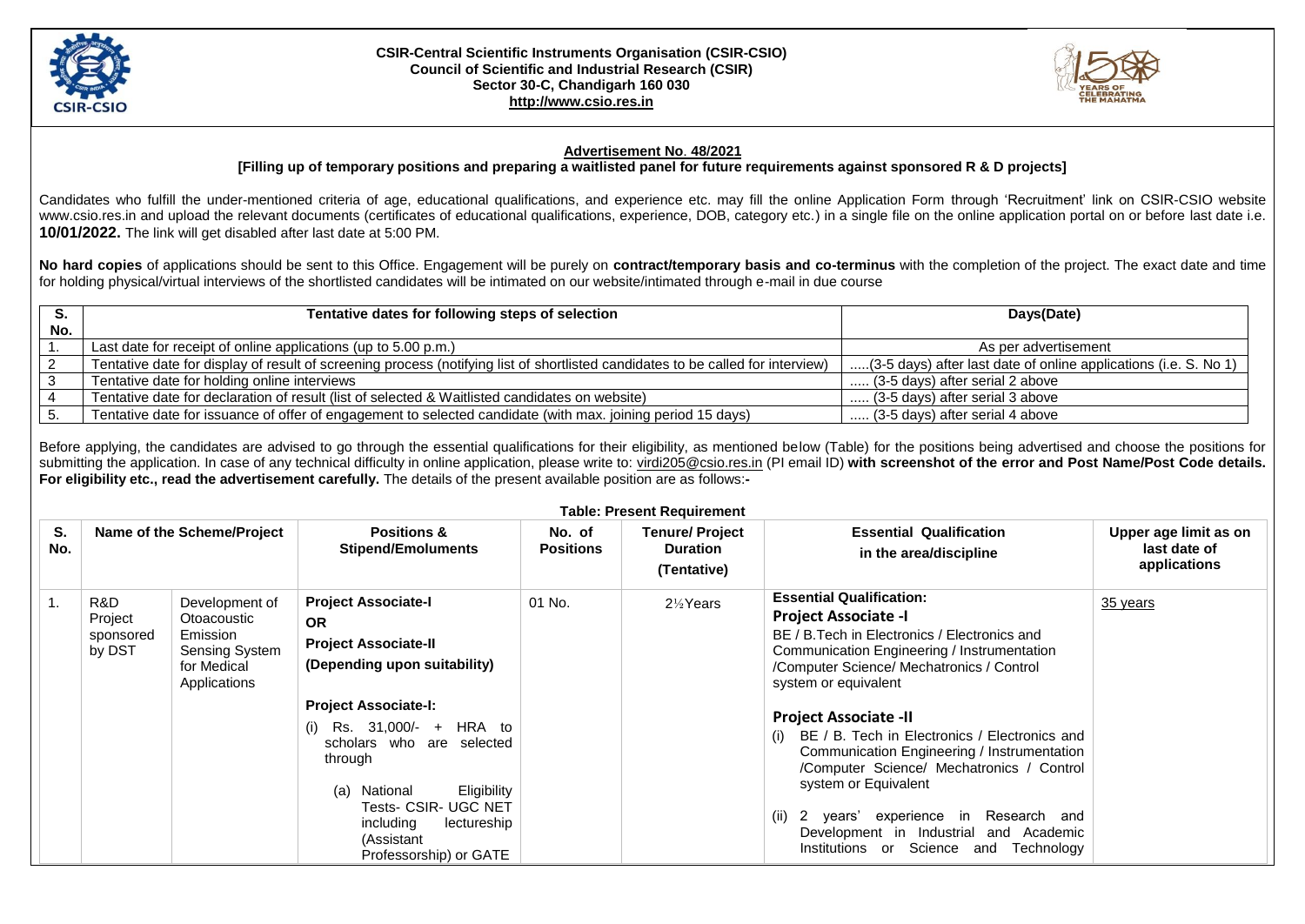|                                    | *Upper age limit shall be reckoned as on the last date of receipt of applications.<br>"Experience: Experience shall be counted after obtaining the minimum prescribed qualification |    |        |                                                                                                                                         |
|------------------------------------|-------------------------------------------------------------------------------------------------------------------------------------------------------------------------------------|----|--------|-----------------------------------------------------------------------------------------------------------------------------------------|
| <b>Total vacancies (Tentative)</b> | 01 No.                                                                                                                                                                              | 01 | $\sim$ | $\overline{\phantom{a}}$<br>$\overline{\phantom{a}}$                                                                                    |
|                                    | <b>OR</b><br>(ii) Rs. 28,000/- $+$ HRA for those<br>who do not fall under (i)<br>above.                                                                                             |    |        |                                                                                                                                         |
|                                    | (b) A selection process<br>through National level<br>examination conducted<br>by Central Government<br>Department and their<br>Agencies<br>and<br>institutions.                     |    |        |                                                                                                                                         |
|                                    | (Assistant<br>Professorship) or GATE<br><b>OR</b>                                                                                                                                   |    |        |                                                                                                                                         |
|                                    | (a) National Eligibility Tests-<br>CSIR- UGC NET<br>Including lectureship                                                                                                           |    |        |                                                                                                                                         |
|                                    | <b>Project Associate-II:</b><br>(i) Rs. 35000/- + HRA to<br>Scholars who are selected<br>through                                                                                    |    |        |                                                                                                                                         |
|                                    | <b>OR</b><br>(ii) Rs. 25000/- $+$ HRA for others<br>who do not fall under (i)<br>above.                                                                                             |    |        |                                                                                                                                         |
|                                    | (b) A selection process<br>through National level<br>examination conducted<br>by Central Government<br>Department and their<br>Agencies<br>and<br>institutions                      |    |        | Desirable:<br>• Knowledge of basic electronics, Instrumentation,<br>machine learning algorithms,<br>Embedded<br>Systems, Python/MATlab. |
|                                    | $\overline{OR}$                                                                                                                                                                     |    |        | Organization and Scientific activities and<br>services.                                                                                 |